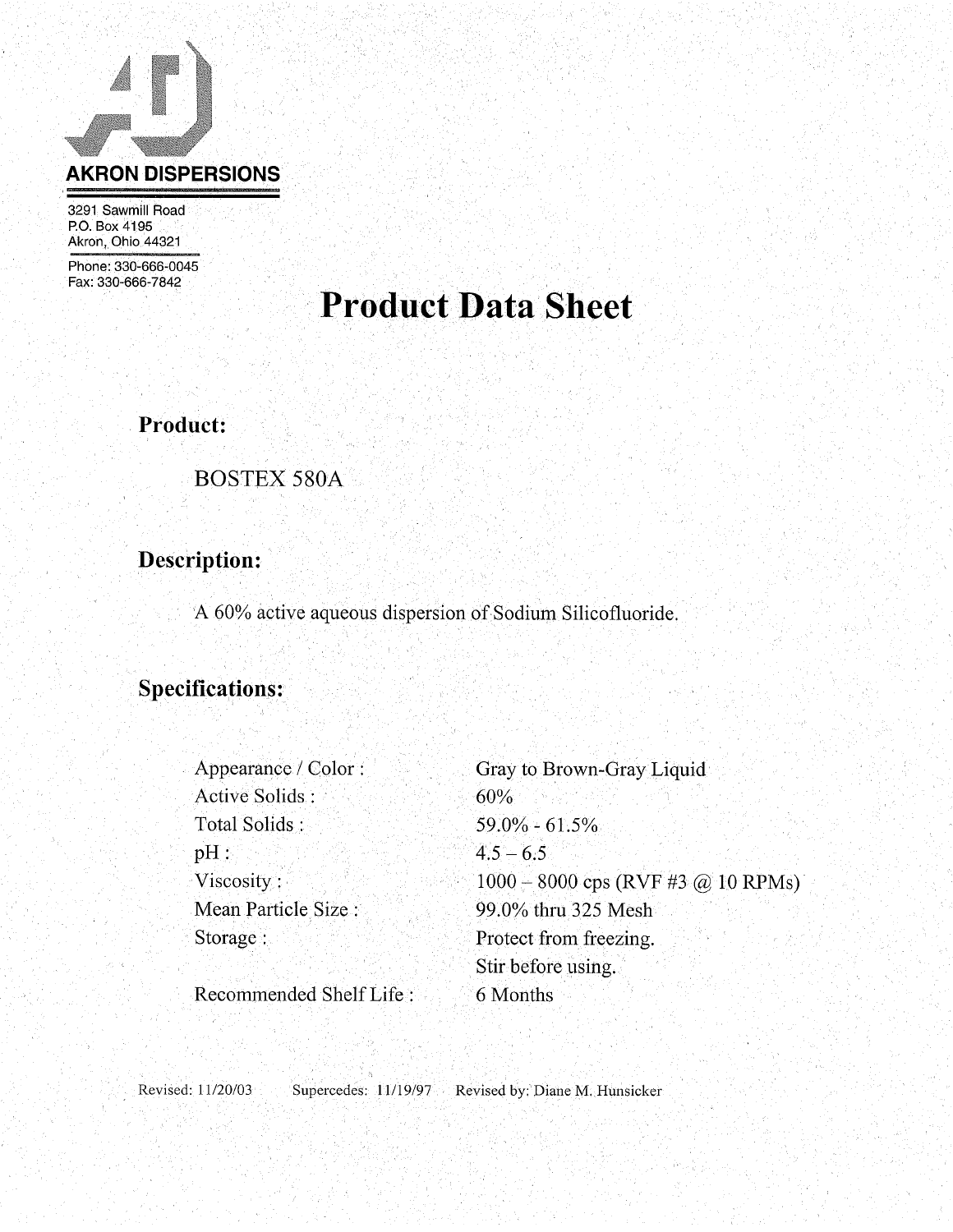

# **AKRON DISPERSIONS, INC.**

## **MATERIAL SAFETY DATA SHEET**

Page 1 of 3

#### **SECTION 1 PRODUCT IDENTIFICATION & EMERGENCY INFORMATION**

PRODUCT NAME: **Bostex 580A** CHEMICAL NAME: Aqueous Mixture of Sodium Silicofluoride(CAS# 16893-85-9) MANUFACTURER: Akron Dispersions, Inc. 3291 Sawmill Road P.O. Box 4195 Akron, Ohio 44321 TELEPHONE NUMBER: (330)666-0045 EMERGENCY TELEPHONE NUMBER: (330)666-0045 FAX: (330)666-7842

#### **SECTION 2 HAZARDOUS INGREDIENT INFORMATION**

Sodium Silicofluoride and Fluoride

#### **SECTION 3 HAZARDS IDENTIFICATION**

Health Hazards(Acute and Chronic): May be irritating to skin and eyes. Repeated exposure to fluoride dust may cause excessive calcification of ligaments of the ribs, pelvis, and spinal column. Enzyme system effects and pulmonary fibrosis are reported. Skin rash may occur. HMIS: Health-2 Flammability-0 Reactivity-0 Personal Protection-B

#### **SECTION 4 FIRST AID MEASURES**

Eye Contact: Flush with large amounts of water for at least 15 minutes. Consult a physician if irritation persists.

Skin Contact: Wash affected area with soap and water. Consult a physician if irritation persists. Inhalation: Remove to fresh air. If breathing is difficult, seek medical attention. Ingestion: Seek immediate medical attention.

#### **SECTION 5 FIRE & EXPLOSION HAZARD**

Flashpoint: N/D Flammable Limits: N/D General Hazard: Wear MSHA-NIOSH approved Self-Contained Breathing Apparatus Extinguishing Media: CO<sub>2</sub>, Dry Chemical, Waterspray, Foam Decomposition Products Under Fire Conditions: Hydrogen Fluoride, Nitrogen Oxides, Hydrofluoric Acid, Fluorine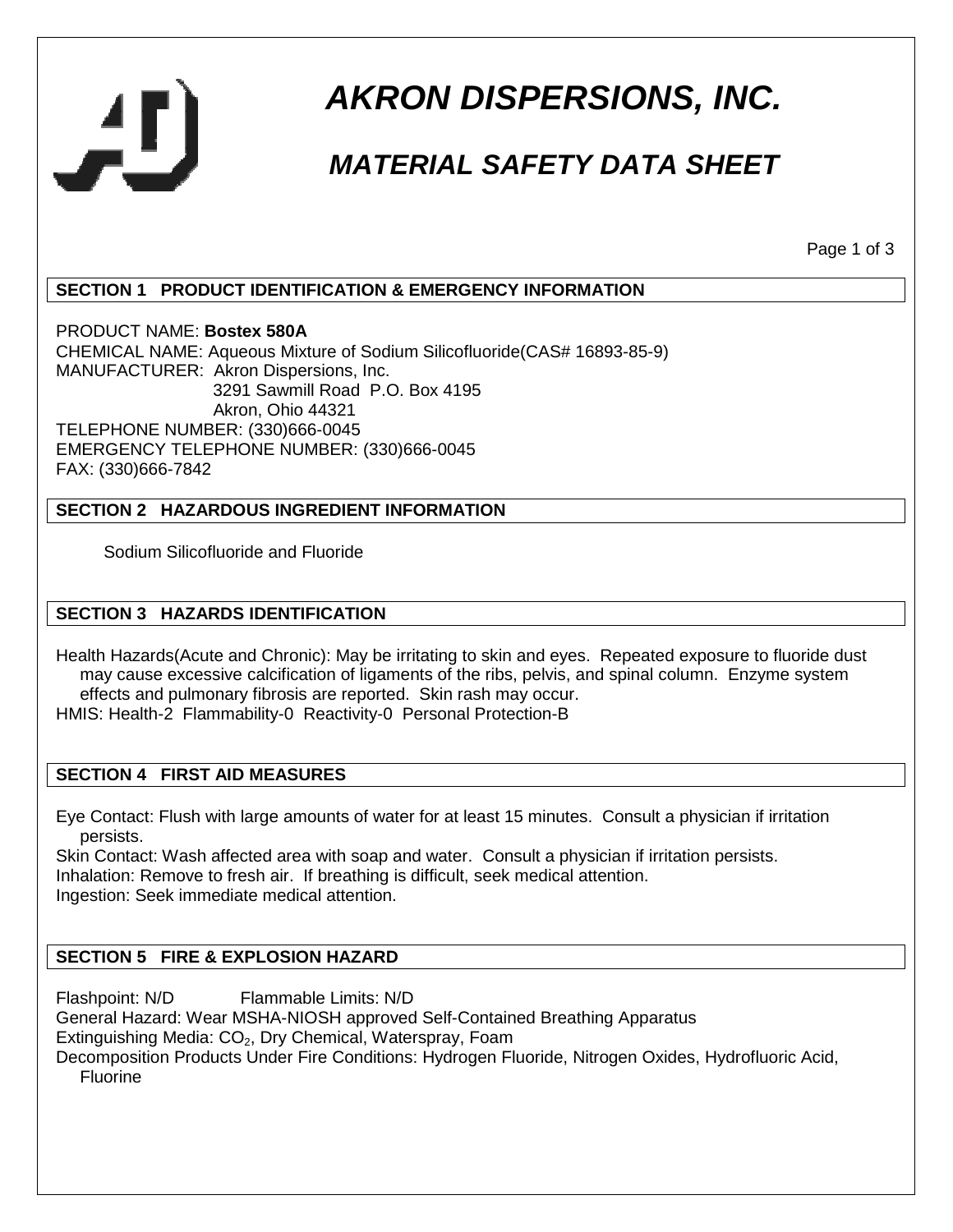#### **SECTION 6 ACCIDENTAL RELEASE MEASURES**

Steps To Be Taken In Case Material Is Released Or Spilled: Absorb with inert material. Sweep, vacuum, or shovel into appropriate container.

#### **SECTION 7 HANDLING AND STORAGE**

Storage: Store in a cool, dry area. Storage Temperature: Above 32°F

#### **SECTION 8 EXPOSURE CONTROLS AND PERSONAL PROTECTION**

OSHA Regulation 29CFR1910.1000 requires the following PEL Limits: 2.5 mg/m<sup>3</sup> (as F) The ACGIH recommends the following Occupational Exposure Limit: 2.5 mg/m<sup>3</sup> (as F) Personal Protection: Gloves and Goggles recommended Ventilation: Local Exhaust

#### **SECTION 9 TYPICAL PHYSICAL & CHEMICAL PROPERTIES**

Product Appearance: Gray-Tan Liquid

Boiling Point( ${}^{\circ}$ F): 212 Freezing Point( ${}^{\circ}$ F): 32 Vapor Pressure(@150°C): N/A Specific Gravity(Approx.): N/D Vapor Density: N/A  $\%$  Volatile by Volume: 40% Solubility in Water: Miscible **Evaporation Rate: N/A** pH: 4.5-6.5

#### **SECTION 10 STABILITY AND REACTIVITY DATA**

Stability: Stable Conditions To Avoid Instability: None Known Materials And Conditions To Avoid Incompatibility: Strong Acids, Strong Bases Hazardous Decomposition Products: Hydrogen Fluoride, Nitrogen Oxides, Hydrofluoric Acid, Fluorine Hazardous Polymerization: Will Not Occur Conditions To Avoid Hazardous Polymerization: None Known

#### **SECTION 11 TOXICOLOGICAL INFORMATION**

Carcinogenicity(NTP/IARC/OSHA): None.